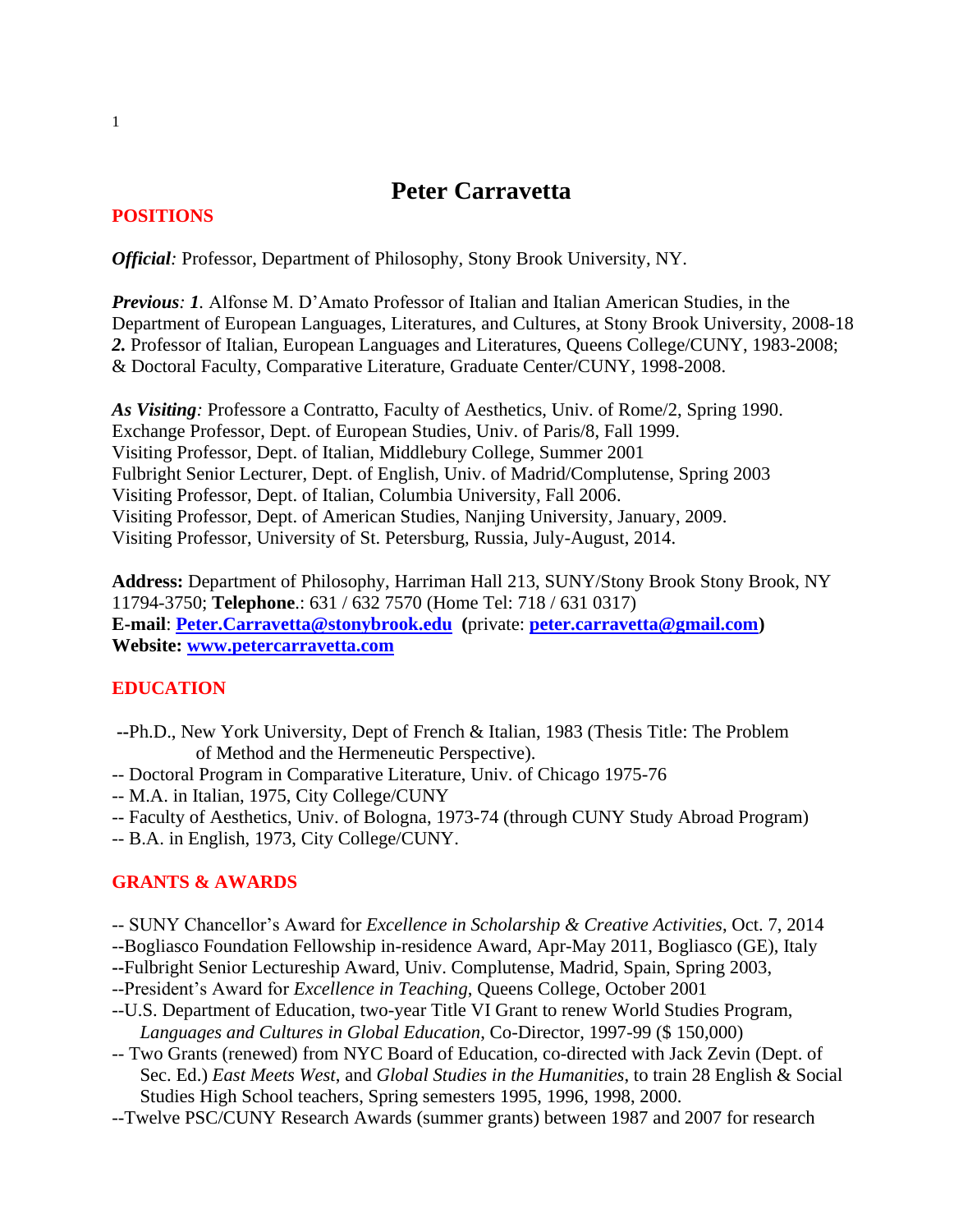on Italian philosophy, postmodernism, colonialism in Africa, and migration --Fulbright Junior Research Grant, Rome, Italy, January-June 1991. --American Philosophical Society travel grant to conduct research in Turin (1986) on contemporary Italian philosophy --Grant from the Istituto Banfi, Reggio Emilia, archival research on Antonio Banfi, Summer 1984 --Penfield Fellowship, thesis research, New York Univ., 1979 --Martin Luther King, Jr., Fellowship, New York Univ., 1977

--Downer Memorial Scholarship, for graduate work at Univ. of Bologna, with CUNY Study Abroad Program, 1973

#### **PUBLICATIONS**

#### *Books Published*

- **Language at the Boundaries. Philosophy, Literature, and the Poetics of Culture**. New York, Bloomsbury, 2021, 200 pp. Collection of nine research papers on poetics and the interpretation of culture, see<https://www.bloomsbury.com/uk/search?q=Carravetta&Gid=1>

**- Identità e Oltre. Migrazione e cultura italoamericana**. Italian translation of **After Identity** (2017, see next entry), Zona Editrice (Genova), January 2021 (240 pp).

**-- After Identity. Migration, Critique, Italian American Culture**. New York, Bordighera, 2017 (240 pp). A collection of articles and papers that span over twenty years on Italian Americans as seen through the lens of literature and through historical developments. Contains a theory of migration as the engine of history, a critique of ethnicity, and introduces criticism as topology.

**--Sulla rivoluzione incompiuta di Pasolini.** A long article originally published in 1989 in *Art & Text* 33 (Australia) on Pasolini's interdisciplinary work and his ethical foundation, was reissued in translation as a small book by *Diaphoria* (Viareggio, Edizioni Cinquemani, 2015), 76 pp.

**--La funzione Proteo. Ragioni della poesia e poetiche della fine.** Roma, Aracne Editrice, 2014 (418 pp). Sixteen studies and essays, and three interviews, which span over thirty years of my work on Italian poetics and the avant-gardes, and on authors Spatola, Porta, Valesio, Oberto, Milazzo, Rimanelli, with chapters on American expats Gertrude Stein and Madison Morrison.

**--The Elusive Hermes. Method, Discourse,** *Interpreting* (Aurora (CO), Davies Group Publishing, 2012; 486 pp). Entirely rewritten and augmented versions of the 1996 **Il fantasma di Hermes,** and the 2002 **Dei parlanti** [see below], this book is a general theory of interpretation that explores the co-enabling relation between method and rhetoric, and is anchored on the trichotomy Interpreter, Work, Interpreting process. Tested through additional studies on the Sophists, Hegel, Peirce, and contemporary authors on the philosophy of rhetoric.

-**- Sulle tracce di Hermes. Migrare, narrare, riorientarsi** (Milano, Morellini, 2012; 192 pp). Introd. by Remo Bodei. Three long papers dealing with the phenomenology of the journey, the theory of migration (transl. from 2004 English article, now the introd. to *After Identity*, above),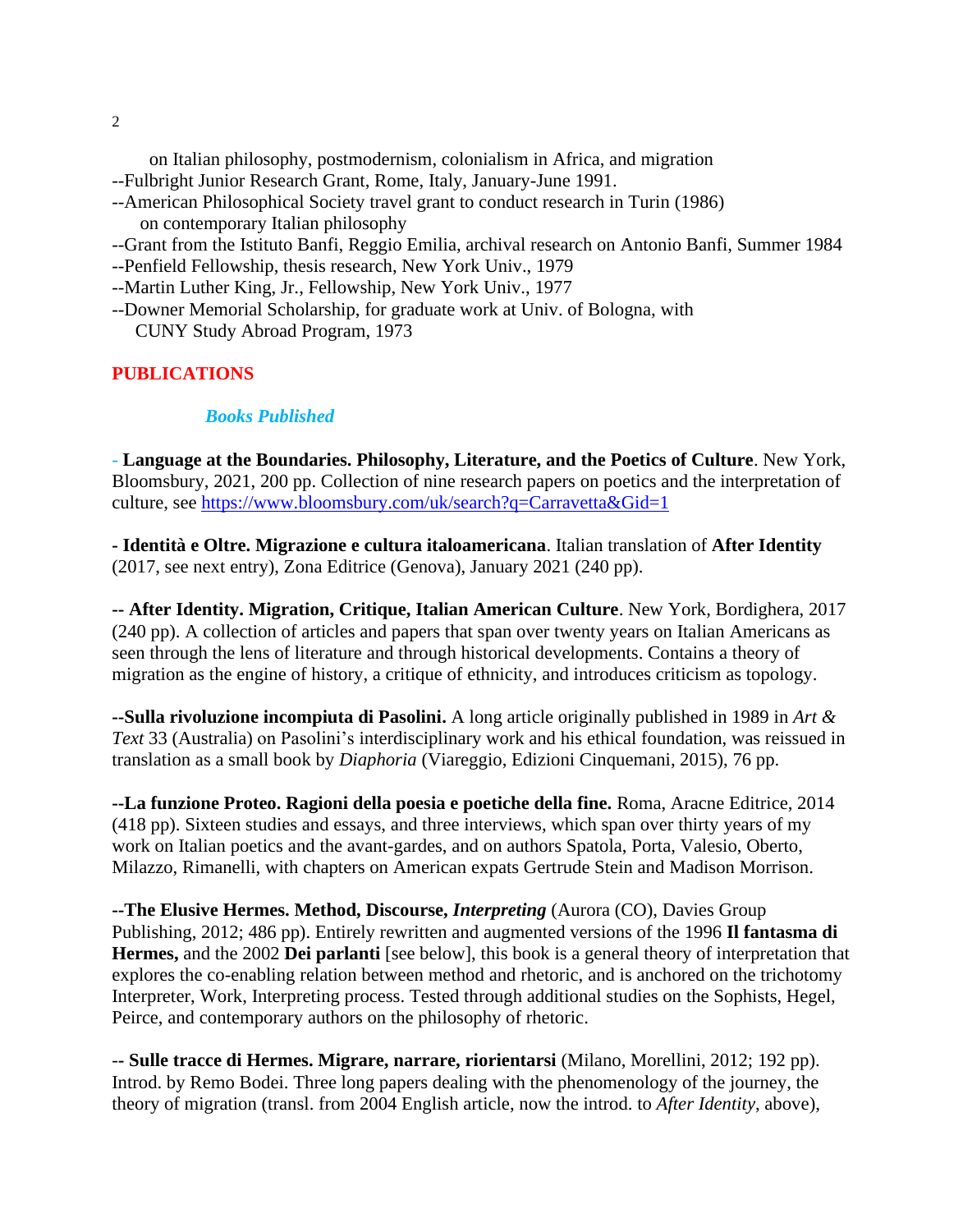and the origins of Italian emigration to the United States.

**--Del Postmoderno. Critica e cultura in America all'alba del duemila** (Milano, Bompiani, 2009; 620 pp). Gathers 20 years of studies and essays on postmodernism in American culture, with chapters on popular culture, post-colonial studies, feminism, globalization, literary theory, public intellectuals, utopism, higher education, philosophy and history*. A shorter English version is forthcoming.*

**--Dei Parlanti. Studi e ipotesi su metodo e retorica dell'interpretare** (Torino: Marcovalerio, 2002; 300 pp). Continuation of *Hermes* project (see next entry), with studies in the rhetorical hermeneutics present in the work of P. Valesio, G. Hartman, L. Pareyson, P. Ricoeur, G. Vico.

**--Il fantasma di Hermes. Saggio su metodo, retorica, interpretare (**Lecce: Milella, 1996; 420 pp.) New analyses of the notions of method, theory and rhetoric, and implications for hermeneutics; from Aristotle and Plato through Descartes, Husserl, Gadamer, Perelman, De Man.

**--Prefaces to the Diaphora. Rhetorics, Allegory, and the Interpretation of Postmodernity (**W. Lafayette: Purdue Univ. Press, 1991; 350 pp). With studies on avant-gardes *vs* postmodernism, a rethinking of rhetoric and allegory, Nietzsche, D'Annunzio, Vattimo, Lyotard, and Heidegger.

## *Books of Poetry*

- **The Other Lives**. Toronto, Guernica, 2014, 114 pp.
- **L'infinito (poesie scelte 1972-2012).** Udine: Campanotto, 2012, 198 pp. [Winner of Lorenzo Montano Prize, sponsored by journal *Anterem* , Verona, Nov. 2013.].
- -**The Sun and Other Things***.* Toronto: Guernica, 1997, 140 pp.
- **Metessi (1980-1989)**, Salerno, Ripostes, 1990, 100 pp.
- **Dialogi V**, Reggio Emilia, Edizioni Tam Tam, 1987, 32 pp.
- **delle voci**, Verona, Edizioni Anterem, 1980, 64 pp.
- **Existenz,** Chicago, Adams Press, 1978, 64 pp.
- **percorso masticato**, Bologna, Seledizioni, 1974, 36 pp.

## *Edited Books*

**-- Dante Worlds. Echoes, Places, Questions.** Rome: L'Erma di Bretschneider, 2019. 174 pp. Nine papers derived from the conference "Dante Worlds" held at Stony Brook University in December, 2015.

**--Theater of the Mind, Stage of History. Italian Legacies between Europe, the Mediterranean and North America on the 150th Anniversary of Unification.** NY, Bordighera P, 2014 (291 pp). Eleven papers from D'Amato symposium by same title, held March 18-19, 2011 -- **Discourse Boundary Creation.** New York, Bordighera Press, 2013 (208 pp). Contains nine papers delivered at the conference *Logos Nomos Poiesis* organized by the D'Amato Chair, as a "Festschrift" in honor of Paolo Valesio, held at Stony Brook University, April, 2010.

 *Co-Edited Books*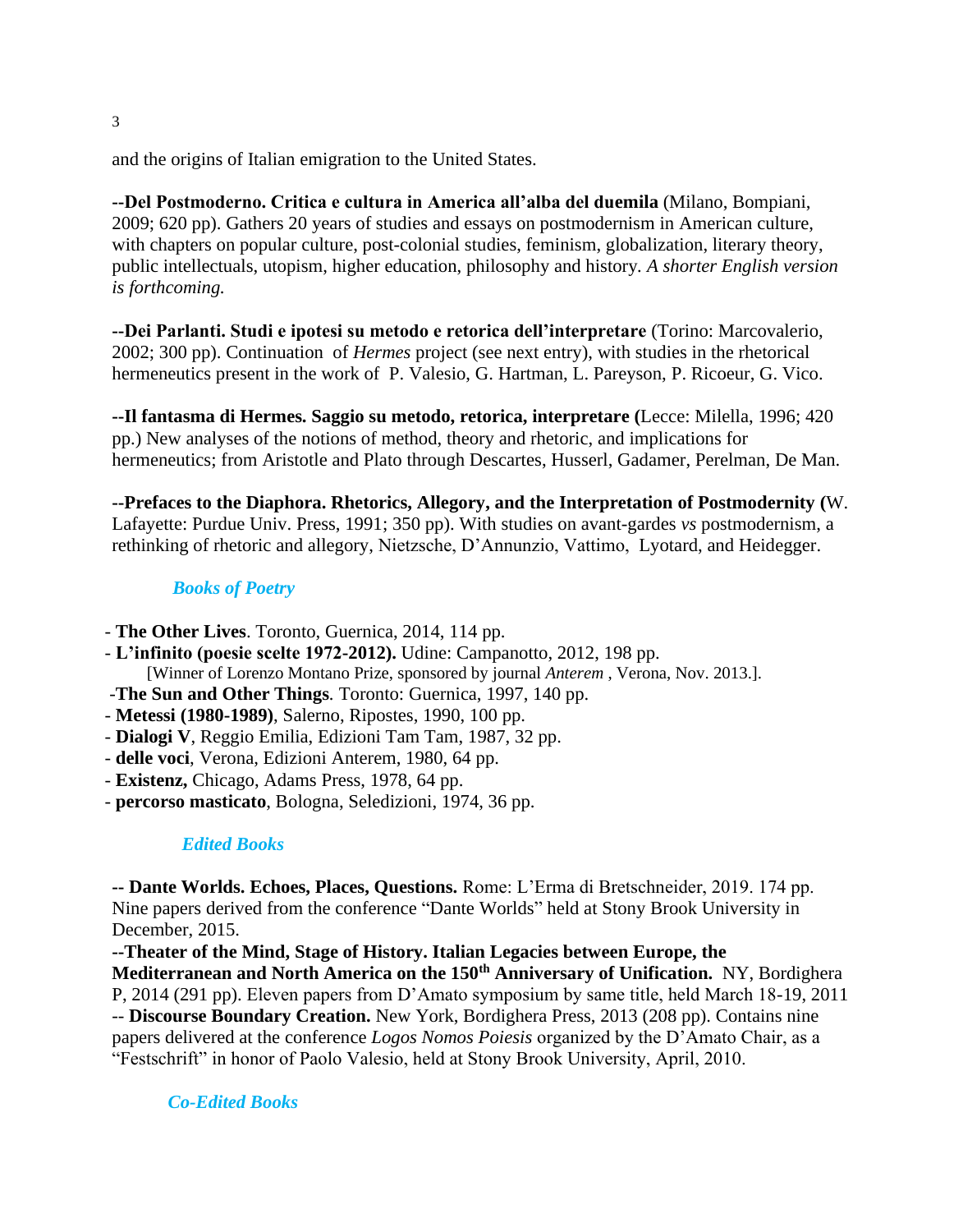**--Poesaggio. Poeti italiani d'America** (with P. Valesio). (Treviso: Pagus, 1994; 302 pp). Wrote Introduction, poems, and essay on poetics. This is the very first gathering of 12 Italian poets living in the US, establishing the beginning of an *italophone literature* abroad.

--**Postmoderno e letteratura. Percorsi e visioni della critica in America** (with P. Spedicato). (Milano: Bompiani, 1984; 340 pp); with chapter on Yale Critics, translated four of 14 American authors. This book is credited with having launched the debate on postmodernism in Italy.

## *Translated Six Books, including*

-- Gianni Vattimo & Pier Aldo Rovatti, eds., **Weak Thought**, edited, translated, and with an Introduction by Peter Carravetta, Albany, SUNY Press, 2012, 276 pp. (original title: **Il pensiero debole**, Milano: Feltrinelli,1983, 260 pp.)

-- Gianni Vattimo. **Beyond the Subject. Nietzsche, Heidegger, and Hermeneutics**. Albany, SUNY Press, 2018 (with an essay; original title, *Al di là del soggetto*. Milano, Feltrinelli, 1981) -- Martino Oberto, **ANAPHILOSOPHIA**, Bilingual Edition. Udine: Campanotto, 1993 (transl. from rare 1975 Futura edition, with essay, "High Fidelity", pp. 530-38).

#### *Journals Edited*

Founding Editor of *DIFFERENTIA review of Italian thought*, studies, essays, reviews, art. First journal to basically introduce contemporary Italian philosophy into the Anglophone world. No. **1**, 1986, 326 pp. Topic: "The Place(s) of the Subject." No. **2**, 1988, 336 pp. A general issue. No. **3/4**, 1989, 400 pp. Topic: "Modernity/Postmodernity, Humanism." No. **5**, 1991, 232 pp. Topic: "Language and Logic." No. **6/7**, 1994, 340 pp. Topic: "On Italian/American Culture." No. **8/9,** 1999, 448 pp. A general issues, with Cumulative Index. Now available through<https://commons.library.stonybrook.edu/differentia/>

*Book nearly completed* (Provisional titles)

T**he Human Project: humanism in the post-humanist age**. Gathers ten papers re-interpreting the tradition from Dante through Marx, using theory developed in *The Elusive Hermes* (2012). Forthcoming in 2023 with Lexington Books

#### **SELECTED ARTICLES**

**(**from over 100; some posted on my website under "Academic Work," others in Academia.edu**)**

-- "A Reading of *Decameron* VI,6" for David Lummus, ed., *Lectura Boccaccii. The Sixth Day of the Decameron*, Toronto, University of Toronto Press, Spring 2021.

-- "'The Fourth World:' Hermeneutics and the politics of culture in Pico della Mirandola," in *Traduttologia*, Anno XIII, fasc. 21, 2021.

---**"***Homo Viator*: Knowledge of the Earth and Theory of the World in the Age of the First Transatlantic Voyages," in Ron Scapp & Brian Setz, eds. *Philosophy, Travel, and Place. Being in* 

4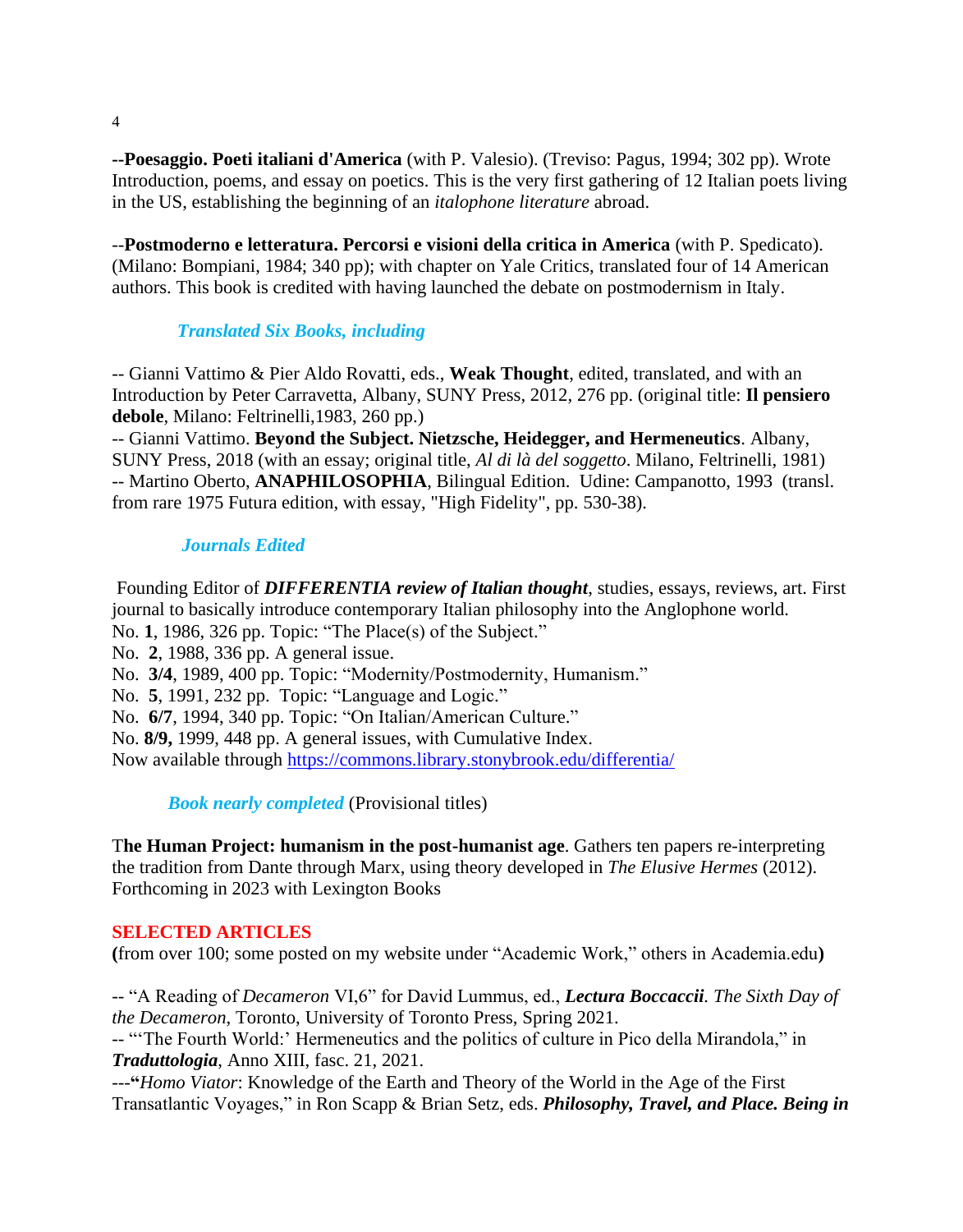*Transit***.** Cham (Ch) Palgrave Macmillan, 2018:265-287.

--"The Silence of the Atlantians. Contact, Conflict, Consolidation (1880-1913)" in S. Pugliese and W. Connell, Eds., *The Routledge History of Italian Americans*, 2 vols. NY, 2017, Pg 132-151. ----"After Thought: From Method to Discourse," in *RSA J* (*Rivista di Studi Americani*; Journal of the Italian Assoc. of North American Studies), 26/2015:121-140.

----"After All: Critical Theory and the Geography of Culture at the End of the Postmodern Age," in Rolando Perez, ed., *Agorapoetics. Poetics After Postmodernism*. Aurora (CO): Davies Group Publishers, 2016:29-70. [Engl. Version of Introduction to my *Del Postmoderno*, 2009].

----"Italian Philosophy Through the War Years," *NEMLA***,** special issue on "Contemporary Italy," Vol XXXVI (2013-2014):1-38.

----"History, Empire, and Political Reason. Campanella and the Dawn of Modern Europe," in Peter Carravetta, ed., *Discourse Boundary Creation*, New York, Bordighera Press, 2013:19-54 (a Spanish translation of this study appeared in the journal *Despalabro* (Madrid), 2012, VI:45-60).

----" No Longer a Paradox: Protagoras as Philosopher of Language and Interpretation," in Stefano Arduini, ed., *Paradoxes*, Rome, Edizioni di Storia e Letteratura, 2011:61-80 [a chapter from *The Elusive Hermes*]

----"The Canon(s) of World Literature," in *Routledge Companion to World Literature*, ed. by T. D'haen, D. Damrosch, & D. Kadir. Oxon, Routledge 2012:264-272.

---"Emigrazione, colonizzazione e identità ne *La Rassegna Settimanale"* (1878-1881)," in **Tra**  *Calabria e Mezzogiorno***,** ed. by Giuseppe Masi. Cosenza: Luigi Pellegrini, 2007:187-238.

---- "Historiography" in Gaetana Marrone, ed., *Encyclopedia of Italian Literary Studies*, New York, Routledge, 2006:941-46.

----"Italian Theory and Criticism" in *The Johns Hopkins Guide to Literary Theory and Criticism.* 2 nd Ed., Baltimore, Johns Hopkins UP, 2005:534-541.

----"Migration, History and Existence," in Vangelis Kyriakopoulos, ed**., Migrants and Refugees** Athens, Komotini, 2004:19-50 (revised version is now Introduction to *After Identity*, see above). ----"La questione dell'identità nella formazione dell'Europa," in Franca Sinipoli, ed*., La letteratura europea vista dagli altri.* Roma, Meltemi, 2003:19-66

---- "Inter-literary Communities and Decolonization: New Approaches to Comparative and Cultural Studies" in *Literary Research***,** no. 37/38, 2002:203-15.

---- "Hermeneutic Aspects of Eco's Later Work," in *The Politics of Culture and the Ambiguities of Interpretation,* ed. By N. Bouchard & V. Pravadelli. NY, Peter Lang, 1998:63-79.

--"Naming Identity in the Poetry of Maria Mazziotti Gillan," in *Estudios de la mujer*, vol. III. Madrid, Univ. Complutense,1998:1-23

---- - "La sfida della retorica in Paul Ricoeur," in *Paradigmi, rivista di critica filosofica*, XII, 36 (1994):427-56.

--- "Introduction to the Hermeneutics of Luigi Pareyson," in *Differentia***, 3/4** (Spring/Autumn 1989): 217-241. [Revised version: "Form, person, and inexhaustible interpretation," in *Parrhesia*, 2012. Vo. 12 (at [www.parrhesiajournal.org\)](http://www.parrhesiajournal.org/)].

--"Retorica ed ermeneutica: Il contributo di E. Grassi," in *Paradigmi, rivista di critica filosofica*, Anno VIII, n. 24, sett./dic/ 1990:501-519.

- "Dopo Zarathustra: Temi e ipotesi tra Nietzsche e D'Annunzio," in **D'Annunzio a Yale**, ed. by P. Valesio. Milano, Garzanti, 1989:163-185.

**REPRESENTATIVE PAPERS & CONFERENCES**. Read over 150 papers at various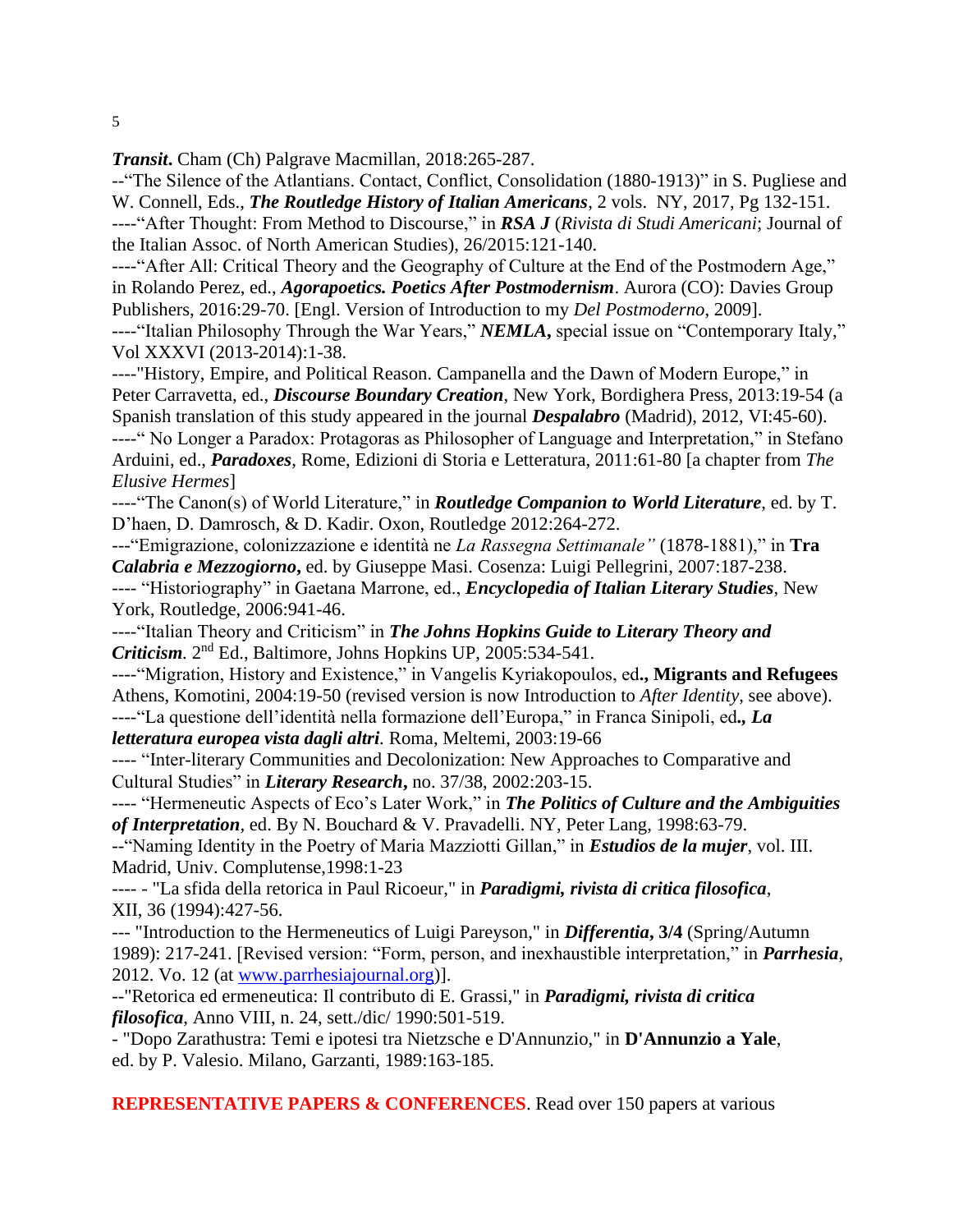institutions or professional meetings, including:

--"Between Language and Place: Poetry and the Condition of Outsider," at Mediterranean Studies Assoc. annual conference, held at Rethymnon, Crete [Greece], May 30, 2019.

--"The Italian Differentia: Can There Be Philosophy Without History?" at Columbia Seminar in Modern Italy, Casa italiana, May 3, 2019.

--"Discourse, Will, and Freedom in Machiavelli's Conception of the *polis,"* at SIP (Society for Italian Philosophy), Rochester Institute of Technology, March 24, 2018.

--"Migrations, Ethnicity, Politics: the need for a new dialectic." Keynote Speaker at conference "Italian American Studies Today," University of Naples "L'Orientale," October 6, 2017.

----"Re-reading Pico's *Heptaplus* in a hermeneutic perspective," at RSA (Renaissance Society of America," Chicago, March 30, 2017.

---"Poetics of Judgment: *Libero arbitrio* and the *polis*," at SIP (Society for Italian Philosophy), London, Ontario, March 24, 2017.

--"Theorizing Along Way: Interpretation, History, Literature." Loyola University, J. Felice Rome Center, Dec. 6, 2015.

--"A Geographical Instinct: Science, Public Discourse, Colonialism. Italians in the Horn of Africa," June 24, 2015, Università per Stranieri, Siena (AATI annual conference).

----"Ecocriticism and the Challenge of Dystopias: Nature and the Human in Science Fiction Film," at 12th SAAS [Spanish Assoc. for American Studies] Conference, "American Communities in a Global World," Madrid, Univ. Complutense, March 25-27, 2015.

----"Metaphor, History, and Language in the Later Ricoeur," SPEP annual conf., New Orleans, Oct. 25, 2014.

----"Dante: Poetics of Judgment and Birth of Humanism," Univ. of Toronto, Oct., 16, 2014 **----**"Subjectivity, Rhetoric, and the Poetics of History," at Nietzsche International Lab, Institute for the Philosophy of Language, Universidade Nova de Lisboa, May 14, 2014.

----"Migration, Translation, History," conference *The American Mosaic*, at Instituto Franklin, Universidad de Alcalà de Henares, Spain, May 9, 2013.

----"Geography and Epistemology. The opening up of the Atlantic and the scientific revolution of the XVII century," at Florence Univ. for the Arts, annual conference, *Florence in Italy and Abroad: from Vespucci to Contemporary Innovators*, Nov. 9, 2012.

----"Threshold Poetics: paradox and parallax in immigrant writing," NEMLA annual convention, Rochester, NY, March 18, 2012.

----"Of Praxis: Regional Theory, Rhetorical Method, and Local Purpose," at conference, *Hermeneutic Communism*, Stony Brook Univ. (Manhattan Campus), NYC, October 19, 2011 ----"From *Abgrund* to *Urgrund*: On Luigi Pareyson's Constructivist Hermeneutics," at 6th Annual

Meeting of *The Comparative & Continental Philosophy Circle*, Cork, Ireland, March 4, 2011.

---- "Migration: The Engine of History," at conference *Migrations and Transnational Identities. Crossing Borders, Bridging Disciplines*, SUNY/Stony Brook, Nov. 12, 2009.

----- "Eclipse of the Sun. Campanella and the Rhetoric of History," at *The Society for Utopian Studies* 34th annual convention, Wrightsville Beach, NC, Oct. 31, 2009.

---- **"**Geography between Science and Political Economy: The *Società Geografica Italiana* (1867- 86) and the origins of Italian colonialism," Casa Italiana, Columbia Univ., Oct. 12, 2007.

---- "The End of Postmodernity, Globalization, and the Orwellian Warp," Middlebury College, July 25th, 2007.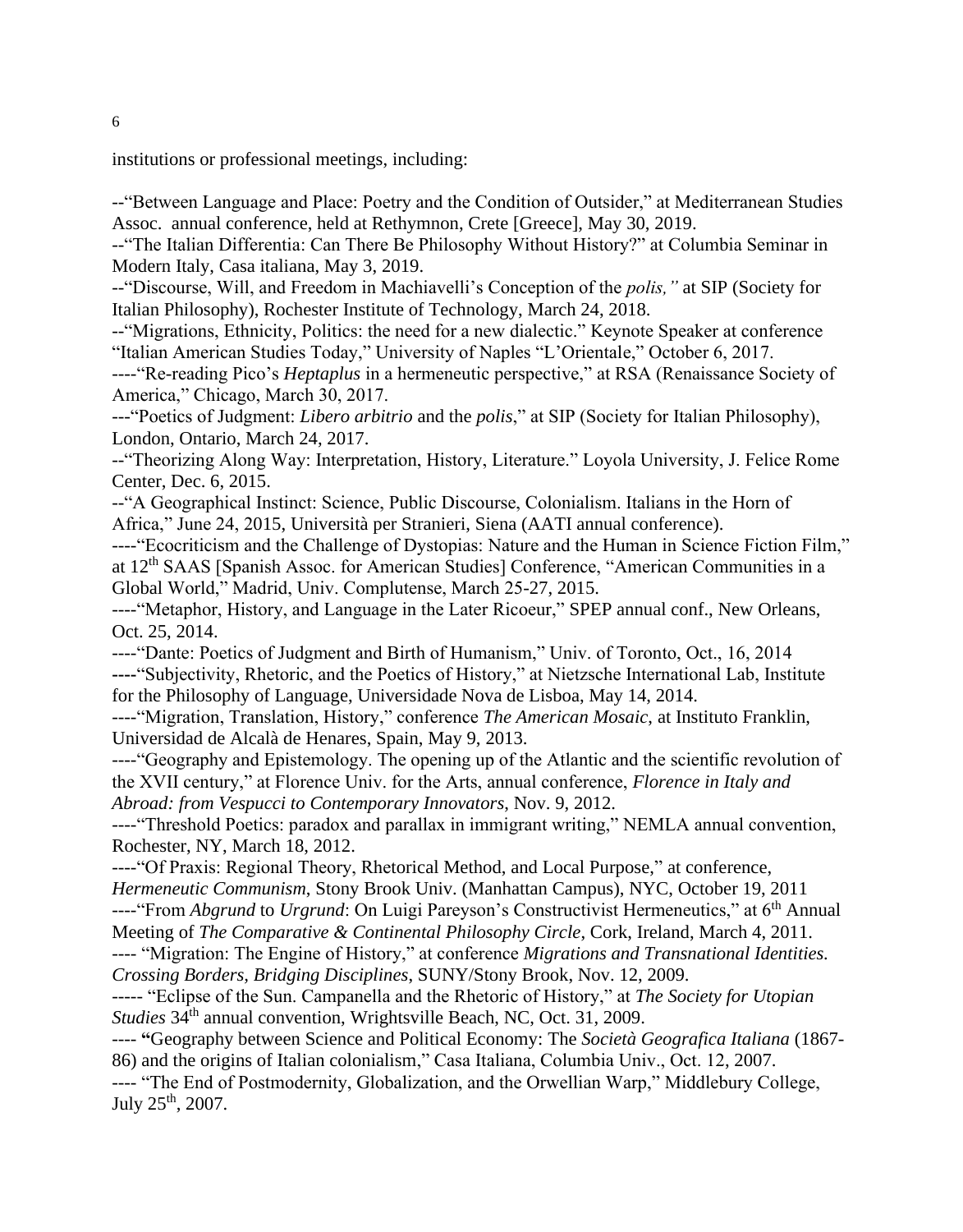--**--** "Hermeneutics, Translation, and the Politics of Cultural Critique," conference *On Translation: Theory and Praxis,* Center for Italian Studies, SUNY Stony Brook, Oct. 30.

---- **"***Metron*: Between Historical Space and Geographical Time: The French and Italian Geographical Societies in Africa to 1885," Keynote Speaker at conference *Cryptic Cartographies*, Univ. of Oregon/Eugene, Oct. 18-20, 2002.

--"The Problem of Reference: Literature Between Philosophy and Politics," conference *Qu'est-ce que la littérature*, Univ. of Alabama, Tuscaloosa, Oct. 10-12.

- "Ethnography, Hermeneutics and the Rhetorics of Allegory," AAA (American

Anthropological Assoc. Annual Convention, Washington, D.C., Nov. 18, 1995

-- "Unterweg zu Dichten: Philosophers Interpret Poetry," Conference *Refractions:*

*Literary Criticism, Philosophy and Human Sciences in Contemporary Italy*, Carleton University, Ottawa, September 27-29, 1990.

--- "Philosophy as a Kind of Narration," IAPL (Int'l Assoc for Philosophy and Literature), Emory Univ., May 4, 1989.

## **EDITORIAL ACTIVITIES**

## **Series Editor**

- *Thinking European Worlds*, Series for Davies Group Publishers, Aurora (CO), 2011-2016 [www.deaviesgrouppublishers.com](http://www.deaviesgrouppublishers.com/)
- *Atlantis. Scritture italoamericane*, Series for Zona Editrice, Arezzo, Italy, 2011 [www.editricezona.it](http://www.editricezona.it/)
- *FIAC. Forum in Italian American Criticism*, volumes of Proceedings from conferences organized by the D'Amato Chair at Stony Brook University, 2011-2018 [www.petercarravetta.com/damato-Chair/](http://www.petercarravetta.com/damato-Chair/)

## **Collaborations (selection)**

- Reviewer of book proposals, *ACLS*, Routledge, Bloomsbury, Fordham, and others.
- Editorial Board, *Journal of Italian Translation,* 2006-
- Founding Editor, *DIFFERENTIA, review of italian thought*, CUNY/Queens College, 1986-1999
- Associate Editor, *Purdue Studies in Romance Languages,* W. Lafayette (IN), 1990-2000
- Advisor and/or Contributing Editor to the following periodicals:
- -- *Ethnic Studies Review***,** 2012-
- --*Notos. Espaces de la creation" art écritures utopies* (Montpellier, F)
- **-** *VIA; Voices in Italian Americana*, W. Lafayette (IN)/now New York, 1990-
- **-** *The Journal of European Psychoanalysis***,** Rome, 2000-
- *RLA; Romance Languages Annual*, Purdue U, 1989-1999
- *Machiavelli Studies*, New Orleans, 1987-1996

## **PANELS & SEMINARS (selection)**

*A) Organizer of full conferences:*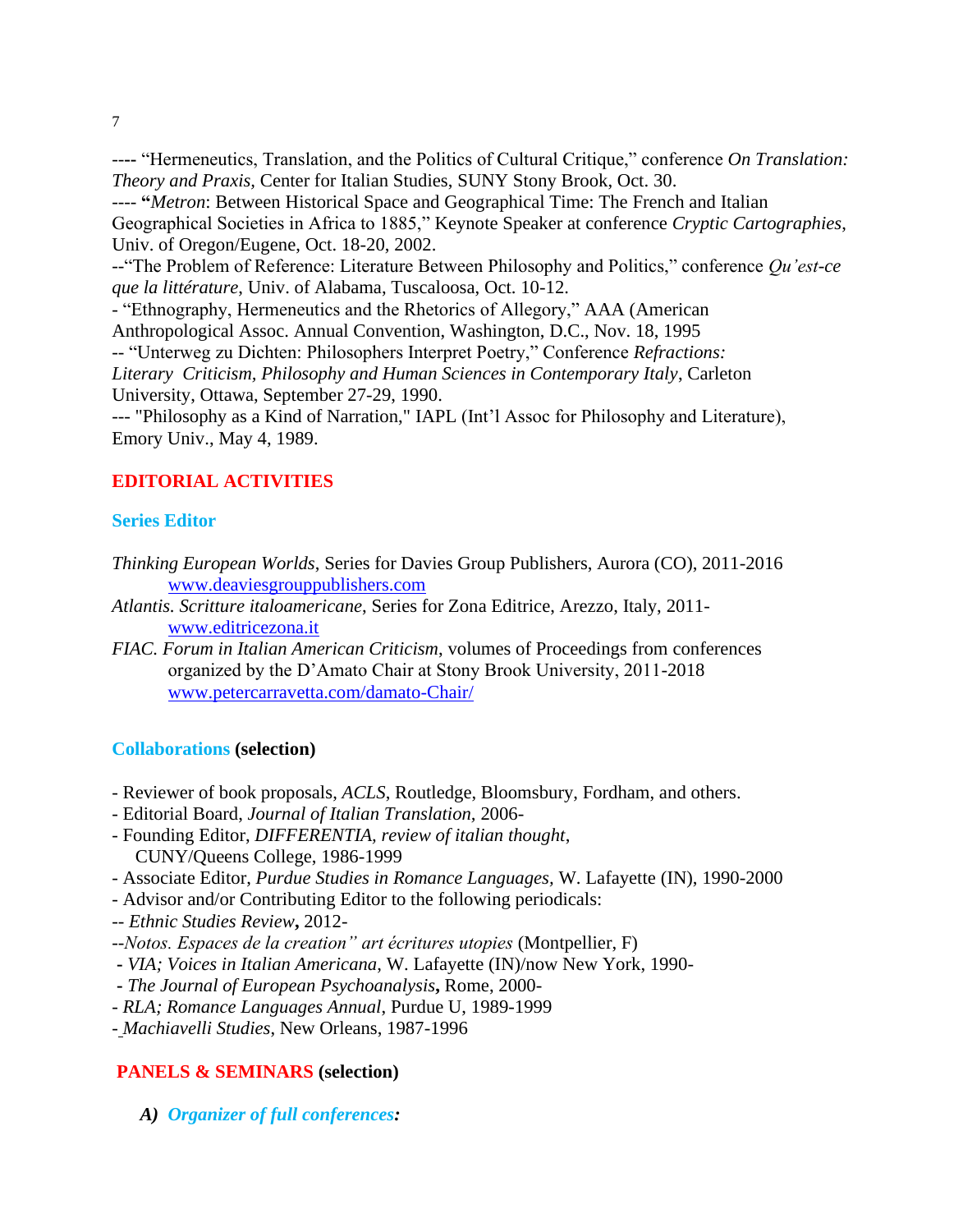- *Dante Worlds. Echoes, Places, Questions*. Stony brook University, December 5, 2015

*- Hermeneutic Communism* (co-organizer & co-sponsor), Stony Brook (Manhattan Campus, October 19, 2011.

- *Italy from Without* (co-organizer & co-sponsor), Stony Brook, Center for Italian Studies, October 14-15, 2011

- *The Horde*. *Stories, Songs and Images from Italian Emigration*, with Gian Antonio Stella and Gualtieri Bertelli's group, Wang Center, Stony Brook Univ., Oct. 1, 2011.

*-- Theatre of the Mind, Scene of History*, third FIAC [Forum in Italian American Criticism] sponsored by D'Amato Chair, Stony Brook University, March 18-19, 2011.

-- *Creating Italian American History*, second FIAC conference, held at Stony Brook Manhattan Campus, October 30, 2010.

-- *Migrations and Transnational Identities. Crossing Borders, Bridging Disciplines*. Coorganized with Ann Kaplan. SUNY/Stony Brook, Nov. 12-13, 2009.

-- *The Status of Interpretation in Italian American Studies*, first FIAC [Forum in Italian American Criticism] conference Stony Brook Manhattan Campus & John. D. Calandra Italian American Institute, October , 2008.

- *Languages and Cultures in Global Context*, World Studies Program, Faculty Seminar, June 9-11, Aug. 25-27, 1998; and June 6-9, 1999 [co-organizer with Jack Zevin].

**-** *Vico and Postmodernity*, conference in honor of G. Tagliacozzo on his 80th birthday, Italian Cultural Institute, Toronto, Canada, Oct. 25, 1991 [co-organizer].

- *The Critique of Ideology and Hermeneutics in Contemporary Italian Thought*,

Symposium held New York University, Nov. 3-5, 1983 [co-organizer]

#### *B) Organizer of special panels*

-- *Perspectives in Italian Interpretation Theory Since 2001*, at Am. Assoc. Ital. Studies, St. John's Univ., Manhattan Campus, May 7, 2009.

*--Philosophical Approaches to Italian Humanism*, at 42 Int'l Congress in Medieval Studies, Kalamazoo, MI, May 9, 2007.

- - *Colonization, Migration, Identities in Modern Italy* at AAIS, Chapel Hill, April 14, 2005

- *Reframing Italian Humanism: Between Philosophy and History*, AAIS, Chapel Hill, April 15, 2005.

*- The Ethics of Criticism*, MLA Annual Convention, Chicago, Dec. 29, 1999.

*--Poessay* [a reading in ten languages], Queens College, May 6, 1999.

- *Passions of the Body: Twentieth-Century Italian Representations of the Body in* 

*Literature and Culture*, MLA Annual Convention, San Francisco, Dec. 30, 1998.

- *Poessay:* [a reading in nine languages], Queens College, May 7, 1998.

- *Hermeneutics and Postmodernity in Italy*, MLA, NYC, Dec 27, 1992

- Five *Poetry Readings*: Queens College (1984); Caumsett State Park (NY)

(1985 & 1986); Purdue U. (1989); U Virginia (1990).

- *The Languages of Italian Philosophy*, Purdue Univ. First Annual Romance Languages Conference, W. Lafayette, Oct 13, 1989

- *Hermeneutics and Literary Criticism*, at AAIS, Annual Conference, Pittsburgh, April 11, 1987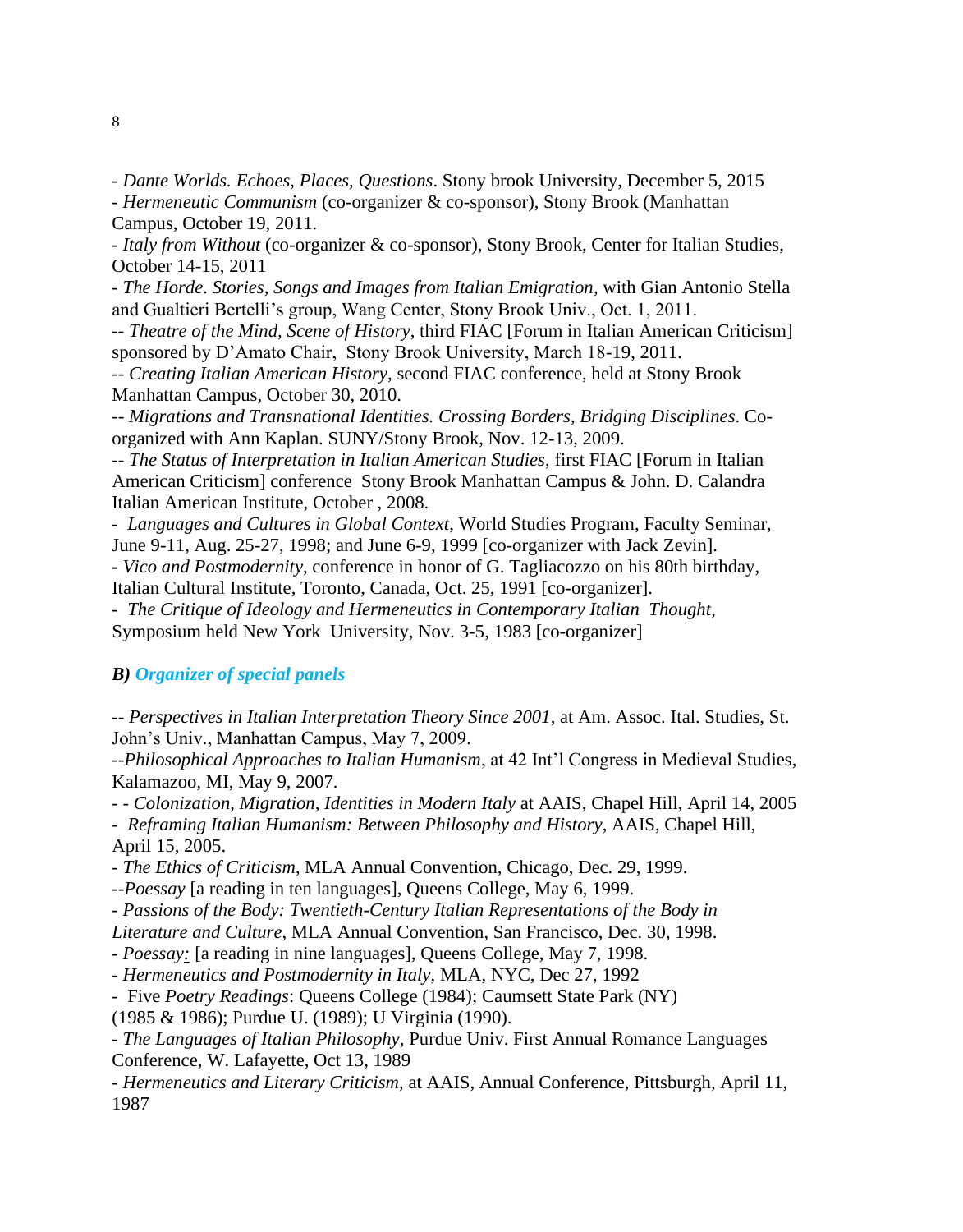9

- *The Age of Dante; Rhetorics, Poetics, Hermeneutics*, NEMLA, Boston, March 2, 1987.

- *Perspectives on Contemporary Italian Poetry and Philosophy*, at MLA Annual

Convention, New York, December 27, 1986.

- *Post-Structuralist Literary Interpretation in Italy*, at MLA Annual Convention, Washington, D.C., Dec. 28, 1985.

## *C) Seminars Held*

"The Origins of Italian Emigration to North America," Università della Calabria, Arcavacata di Rende (CS), Nov. 18-20, 2014.

"Postmodernisms," Institute for Linguistics, Cognition, and Culture, St. Petersburg University, St. Petersburg, Russia, July 14-Aug. 1, 2014.

-."Metodo critico e retorica dell'interpretazione", Istituto Italiano per gli Studi Filosofici, Naples, Jan. 10-13, 2011.

-"Approximaciones a la postmodernidad: poesia y filosofia," Instituto de Estetica y Teoria de las Artes, Madrid, Spain, March 25-30, 1990.

- "Estetica e interpretazione in America," Dipart. Ricerche Filosofiche, II Univ. of Rome, April, 3-10, and May 10-13, 1990.

## *D) Participant:*

- "*Transcending Borders, Bridging Gaps: Italian Americana and the University Curriculum,"* conference sponsored by the Rockefeller Foundation Bellagio Center, Bellagio, Italy, March 3-7, 2014.
- "Origins of Truth: Foucault's Lectures on the Will to Know," Stony Brook/Manhattan Campus, Feb. 21-22, 2014.
- "*The Power of Connections*" conference on Instruction & Technology, Stony Brook University, May 30, 2012.
- "*The Futures of American Studies Institute*," Dartmouth College, June 22-26, 2009.
- "*Integrating Asian Studies into the Curriculum*", a three-year Dept of Education Title VI grant run by the Asia Society, New York, with select faculty from Queens College, Iona College and Williams College, 2005-08.
- "*Languages and Global Education*," Dept. of Educ. Title VI Program Directors, Merida, Yucatan, Feb. 14-17, 1999.
- Institute on *Neither East nor West: Expanding the Canon for Teaching World Studies*, Queens College Preparatory Initiative, April 14-June 9, 1994.
- Institute on *Teaching Multiculturalism in the Undergraduate Curriculum*, Amer. Assoc. of Colleges & Universities, Philadelphia, Feb. 24-26, 1994.
- Seminar *For a World Studies Program*, NEH/ Queens College, NY, June 5-9 and Aug. 21-29, 1990, and June 1-15 and Aug. 16-28, 1989.
- Seminar on *Thinking After Heidegger*, Collegium Phenomenologicum, Perugia, Italy, July 14-August 10, 1985

**E)** *Other Panels (see Full CV)*